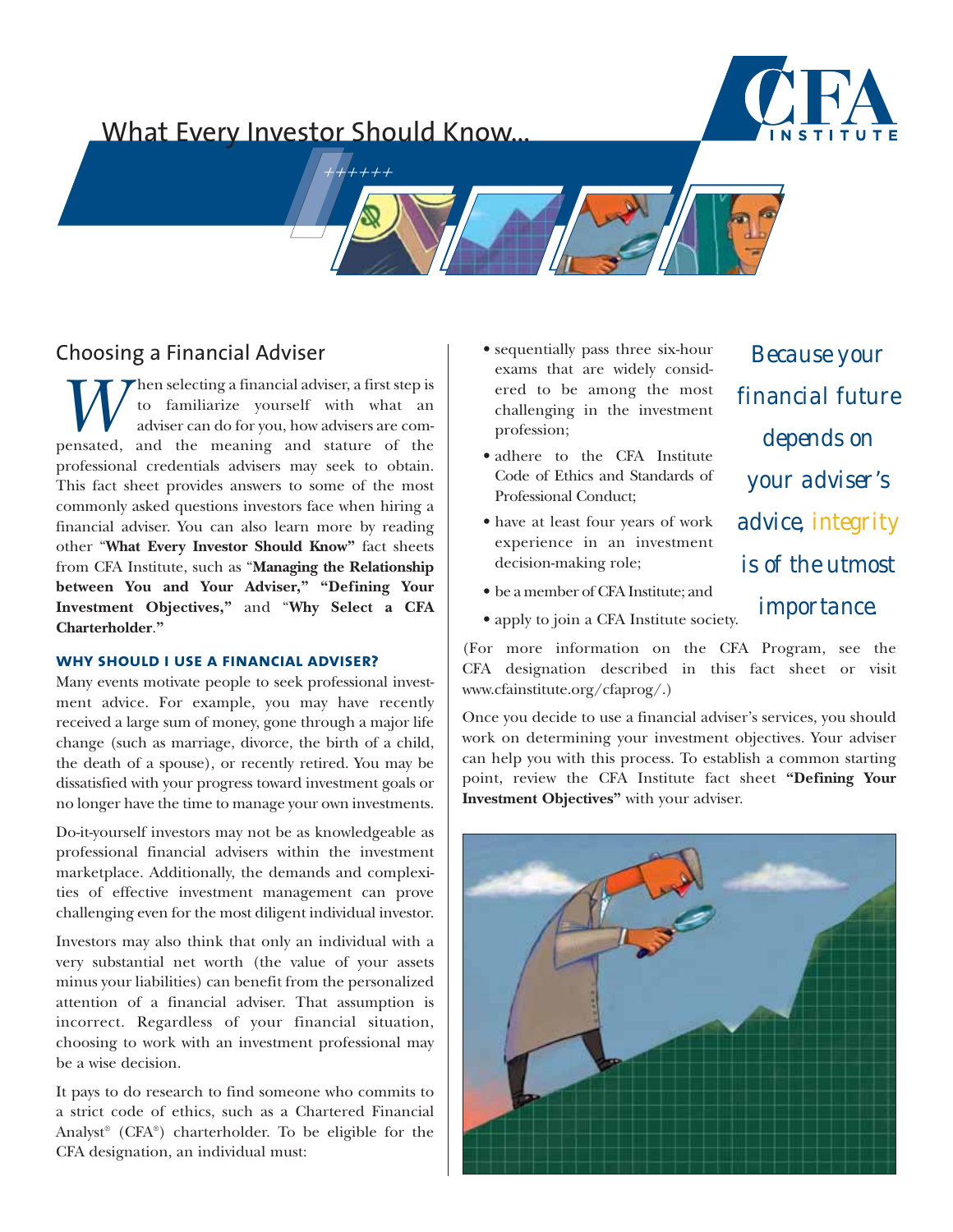#### **which types of financial advisers are best for me?**

Advisers have different educational and professional backgrounds, and they also manage their clients' portfolios in a variety of ways. For example, some advisers may offer only investment advice, while others may combine a variety of services (e.g., tax or estate planning) with traditional portfolio management. To make the best choices, it is helpful to understand the differences between the various types of financial advisers.

Regardless of the choice you make, the professional you choose should be willing to refer you to a specialist when an issue arises that is outside the scope of that professional's expertise.

Each of the following categories of experts (presented in alphabetical order) has its own set of educational and credentialing requirements.

**Some of these requirements may vary not only from country to country but from one jurisdiction to another within a country. It is highly recommended that you check with local regulatory authorities and professional associations to understand the depth of an adviser's expertise.**

At the end of this section, you can find helpful websites that will enable you to conduct research on an investment professional's background.

**Broker: Brokers, Stock Brokers, Registered Representatives:** Brokers — also called stock brokers, registered representatives, or registered reps — execute the purchase or sale of securities, as directed by the investor. In the United States, brokers:

- are licensed by the state in which they work;
- must have passed the Series 7 exam, which tests their knowledge of securities regulations, markets, and products;
- may be required to pass the Series 63 exam, which tests the broker's knowledge of state securities law (required by most states); and
- must meet continuing education requirements.

Both the Series 7 and Series 63 exams are administered by the National Association of Securities Dealers (NASD), a self-regulatory organization. There are no prerequisites for taking the Series 7 exams, but candidates must be sponsored by a NASD member-firm or by another self-regulatory organization, an exchange, or a state regulator. Candidates for the Series 63 exam must have passed the Series 7 exam or one of the NASD's other exams for registered representatives.

A broker in Canada must be registered with the relevant provincial or territorial securities commission and meet the proficiency requirements of the Investment Dealers Association (IDA), a self-regulatory organization. The requirements include completing:

- the Canadian Securities Course (CSC);
- the Conduct and Practices Handbook Course;
- a training program while employed by a firm that belongs to the IDA; and
- the Wealth Management Essentials Course within 30 months of his or her approval as a registered representative.

Registered representatives who engage in mutual fund transactions are required to complete the CSC and an approved course on investment funds.

For more information, visit the Investment Dealers Association website or the Canadian Securities Administrators' website.

**Chartered Financial Analyst (CFA):** No professional financial credential is as rigorously focused on investment knowledge as the Chartered Financial Analyst designation. Only investment professionals who demonstrate ethical, professional, and educational excellence earn the CFA charter. Since the first CFA exam was given in 1963 through the December 2006 exam, the combined global pass rate for all three levels of the exams is 52 percent.

Advisers with the CFA credential have:

- earned an undergraduate degree from an accredited university;
- gained at least four years of work experience in an investment decision-making role; and
- passed three rigorous, six-hour examinations that are taken in sequence over at least a two-year period.

All CFA examinations cover investment-related knowledge and understanding, such as:

• ethical and professional standards;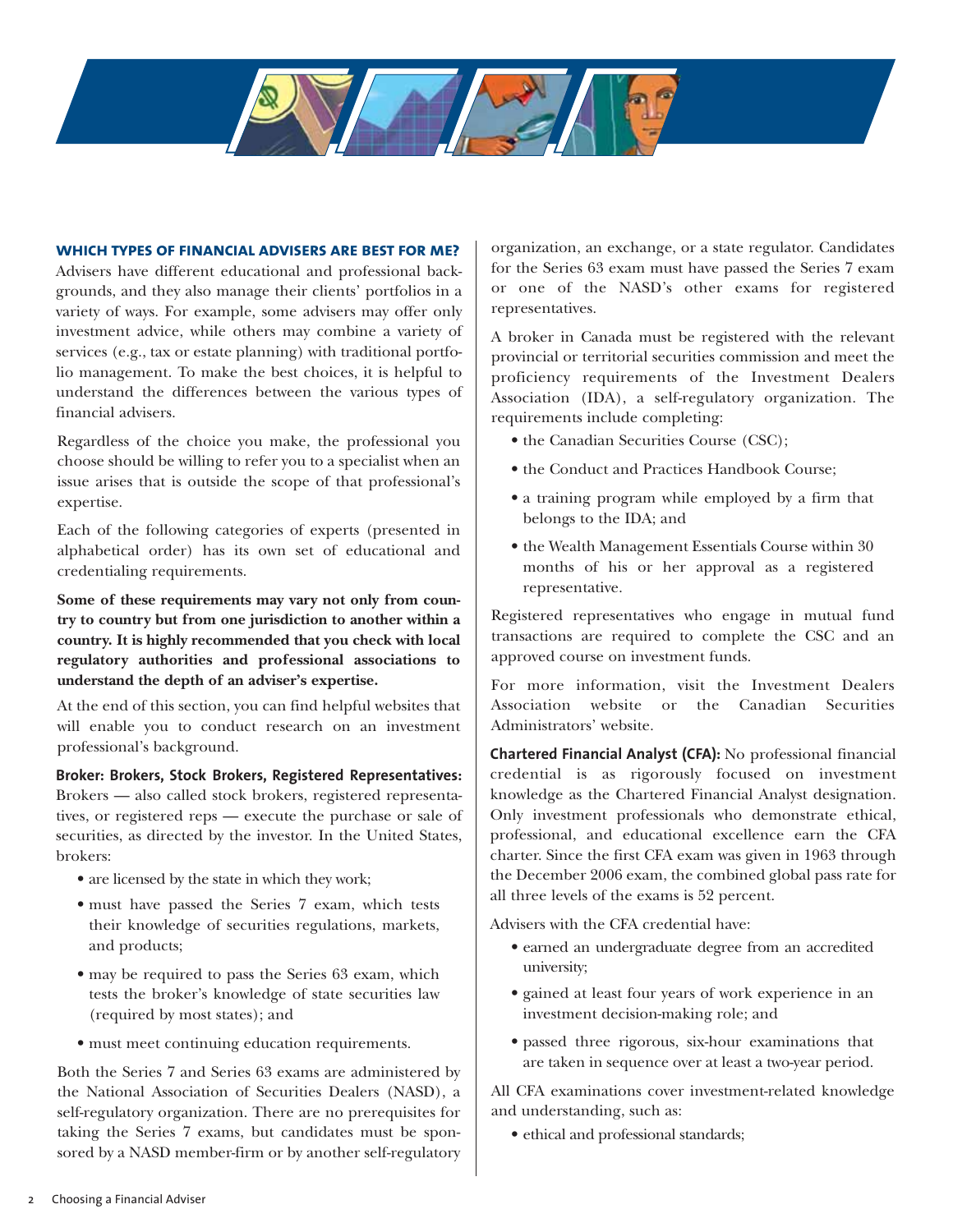

- investment tools, including economics, financial statement analysis, and quantitative analysis;
- asset valuation, including equity, fixed income, derivatives, and alternative investments; and
- portfolio management.

Portfolio management includes both institutional and individual portfolios. The CFA Program course of study covers wealth management as it relates to income, life style, retirement, tax planning, the accumulation and disposition of family wealth, and other key issues. Among the topics candidates may be tested on are the following:

- understanding the client's situation and investment needs and setting risk and return objectives;
- preparing a strategic asset allocation appropriate to the investor;
- comparing the tax efficiency of various types of investments;
- strategies for reducing concentrated equity positions; and
- estate-planning solutions to address risks, including declining purchasing power and outliving one's money.

Successful CFA Program candidates devote an average of at least 250 hours of independent study per CFA exam.

Investors can find CFA charterholders working in a wide range of careers. Many work as investment analysts and strategists, while many others manage large portfolios for pension funds, mutual funds, and insurance companies or manage private-client portfolios for individuals and families.

Every CFA charterholder, regardless of his or her position, is required to sign an annual statement declaring adherence to the stringent CFA Institute Code of Ethics and Standards of Professional Conduct. Among other provisions, the Code and Standards require CFA charterholders to:

- act with integrity;
- practice in a professional and ethical manner;
- exercise independent professional judgment;
- uphold the rules governing capital markets;
- maintain and improve their professional competence; and, most importantly,

The CFA credential is recognized by many as the "gold standard" of the investment industry. Investors who look for professionals with the CFA designation will find financial advisers with a demonstrated commitment to excellence and protecting client interests.

The CFA Program is administered by CFA Institute; the first CFA charter was awarded in 1963. There are currently more than 76,000 CFA charterholders worldwide. Read the CFA Institute fact sheet "**Why Select a CFA Charterholder?"** for more information on why hiring a CFA charterholder may be a good choice for you.

**Chartered Financial Consultant (ChFC®):** The Chartered Financial Consultant designation was created in 1982 for financial advisers who offer financial planning services to clients. It is awarded by The American College, a financial services educational and accreditation institution. To earn the ChFC designation, advisers must:

- pass eight courses offered by The American College;
- meet continuing education requirements by earning a total of 30 hours of continuing education credits every two years;
- have three years of professional experience; and
- agree to comply with The American College's Code of Ethics and Procedures.

Courses include topics such as:

- insurance and estate planning;
- investments;
- income taxation; and
- planning for retirement needs.

Each course concludes with a two-hour examination.

**Certified Financial Planner™/CFP® certificants:** Individuals who have earned the CFP designation have completed an educational program and passed a two-day, 10-hour examination in the United States (one-day, six-hour exam in Canada). The program includes:

- the financial planning process;
- income taxation;
- retirement, insurance, and estate planning; and
- investments.
- always put clients' interests before their own.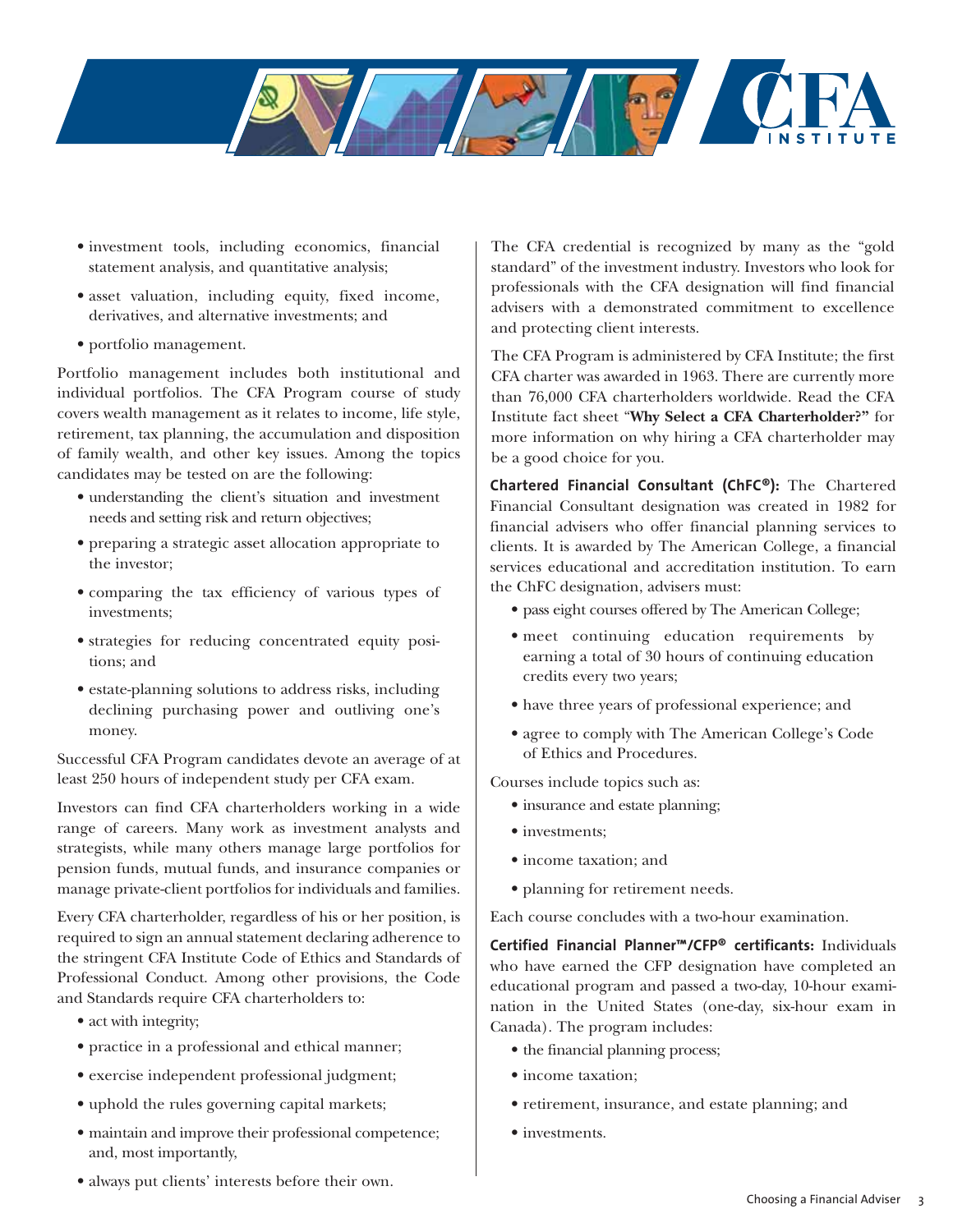CFP certificants have gained at least three years of work experience in a financial planning-related position. They also adhere to a code of ethics and standards of practice and complete 30 hours of continuing education every two years.

The CFP program is administered by the Certified Financial Planner Board of Standards Inc., a professional certification and regulatory organization.

# **Certified Investment Management Analyst (CIMA) certificants:**

The CIMA designation is awarded by the Investment Management Consultants Association (IMCA) to individuals who successfully complete a self-study program focusing on investment policy, asset allocation, manager search and selection, ethics, and performance measurement. To earn the CIMA designation, individuals must:

- have three years of client-centered experience in investment consulting;
- pass the two-hour, computer-based Level I exam and pass the four-hour written Level II exam;
- attend a week-long classroom program offered at the Wharton School of Business, the University of California at Berkeley, or the University of Technology in Sydney, Australia;
- adhere to the IMCA Code of Professional Responsibility, Standards of Practice, and Performance Reporting Standards; and
- complete 40 hours of continuing education every two years.

**Certified Public Accountant/Personal Financial Specialist:** Individuals who hold a Certified Public Accountant (CPA) designation, which is U.S. based, have:

- completed a college/university program in accounting;
- passed a comprehensive test administered by the American Institute of Certified Public Accountants (AICPA); and
- complied with the specific requirements established by the laws of the state in which they practice.

CPAs in good standing may additionally earn the Personal Financial Specialist designation by satisfying pertinent experience and learning requirements and passing certain examinations administered by other organizations, including CFA Institute.

The Canadian equivalent of the CPA is the Chartered Accountant (CA) credential, which is administered by the Canadian Institute of Chartered Accountants (CICA) through its regional offices. Canada's provincial and territorial Institutes/Ordre of Chartered Accountants, the regional education providers for CA professional education, and the CICA work together to ensure the quality and relevance of the profession's national standards and programs.

**Estate Planner:** Estate planners specialize in the management of assets to minimize estate taxes and maximize benefits to heirs. They may also assist with retirement planning. Estate planners may be trained as accountants, attorneys, or financial advisers, but they have special expertise in the area of tax and estate law.

- *Accredited Estate Planner (AEP)* The National Association of Estate Planners and Councils (NAEPC) grants the AEP credential to eligible planners who meet the AEP requirements. The credential is awarded in one of three ways, by:
	- passing two graduate-level courses in estate planning administered by The American College, a financial services educational and accreditation institution (the pass rates vary from course to course);
	- meeting a 15-year experience requirement; or
	- passing "challenge exams" for two specific American College courses in advanced estate planning.

All AEP certificants must certify annually that, among other requirements, they have:

- abided by the NAEPC's code of ethics and
- completed a minimum of 30 hours of continuing education, including 15 hours in estate planning in the last two years.
- *Board Certified in Estate Planning (BCE):* Another credential for financial advisers who offer estate planning services is the Board Certified in Estate Planning. The BCE designation is offered to financial advisers, planners, and brokers who focus on client wealth accumulation, preservation, and distribution. The BCE program is a 60-hour selfstudy program including, among other topics, trusts and wills, insurance and retirement accounts, and post-death decisions. To earn the designation, planners must pass three one-hour exams and an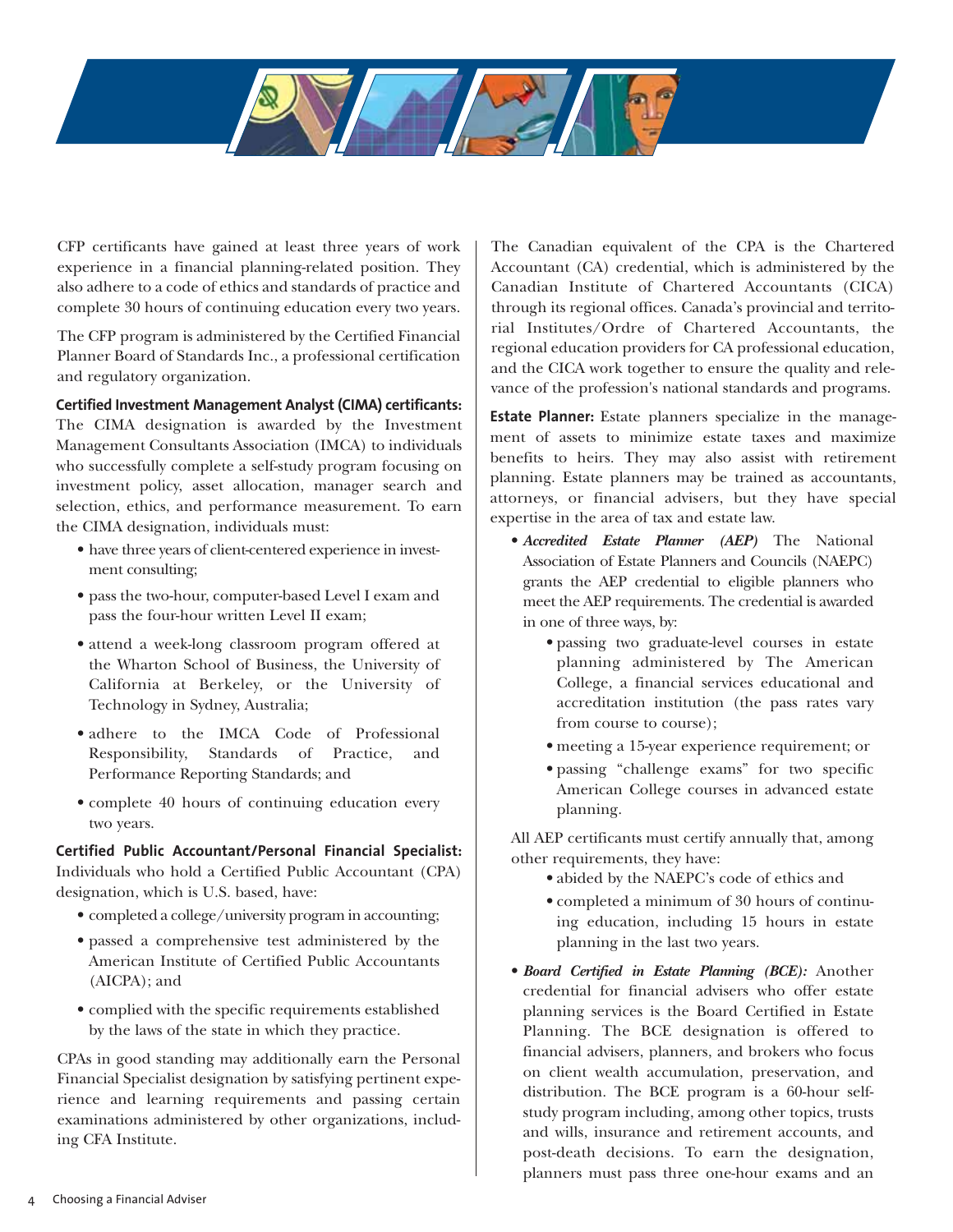

open-book case study. The Institute of Business & Finance, an educational and accrediting organization, administers the BCE program.

**Insurance Agent:** In the United States, insurance agents are licensed by the states in which they work to sell and provide advice about insurance products, such as life insurance, disability insurance, and annuities. In addition to becoming state licensed, insurance professionals can earn certifications, such as the Chartered Financial Consultant or the Chartered Life Underwriter designations.

Dozens of different associations exist in the United States for insurance professionals, each with its own focus and membership requirements. Internet searches can provide you with more detail about associations that represent specific types of insurance professionals, such as actuaries and brokers. Information specific to Canada can be found through The American College and the Investment Advisers Association of Canada (also known as Advocis™).

- *Chartered Life Underwriter (CLU®)* Financial advisers with the Chartered Life Underwriter designation have gained proficiency in providing life insurance programs to individuals and businesses. The CLU program is administered by The American College, an educational and accreditation institution. Advisers who earn the CLU designation agree to comply with The American College's Code of Ethics and Procedures and have:
	- successfully completed eight courses on topics such as individual life insurance, insurance law, estate planning, and planning for business owners and professionals. (Elective courses focus on investments, income taxation, and planning for retirement needs, among other topics.);
	- three years of full-time business experience; and
	- completed 30 hours of continuing education every two years.

**Investment Adviser, Financial Consultant:** The terms "investment adviser" and "financial consultant" are generic titles that do not imply the fulfillment of any particular investment educational program, attainment of an investment industry credential, or registration with any governing organization. When someone presents himself or herself as an investment adviser or financial consultant, you should

find out what professional designations they may hold and what rules and regulations apply to their practice before entrusting your investment business to them. In many stock brokerages, stock brokers are called "investment advisers" or "financial consultants."

**Registered Investment Adviser (RIA):** In the United States, a registered investment adviser is simply a firm that manages investments for clients and has submitted the required filings to the U.S. Securities and Exchange Commission (SEC). However, employees at many RIAs have earned one or more of the financial adviser designations that may be described in this fact sheet. The principals and/or employees of an investment advisory firm may be called "portfolio managers," "financial advisers," or "investment counselors."

RIAs have legal and fiduciary obligations to the firm's clients, as mandated by the firm's regulatory authority and the Investment Advisers Act of 1940. Some of the obligations that the SEC imposes, for example, on investment advisory firms include:

- acting in the best interests of clients;
- fully disclosing all fees associated with their services and how these fees are charged;
- fully disclosing whether the firm or an employee of the firm has an affiliation with a broker/dealer or any other securities professionals or issuers; and
- fully disclosing any facts that might cause the firm to render advice that is not "disinterested."

Registrant firms must complete and file with the SEC a Form ADV, which contains information about the adviser and its operations, discloses information related to disciplinary matters, and contains other key disclosures. This form must be made available to clients and should be reviewed before you hire a financial adviser.

# **Registered Representative:** *See Broker*

**Trust Officer:** A trust officer is a person or an institution that has a fiduciary duty to administer property, or assets, for another's benefit. The administration of the trust is guided by the trust document, which may give direction on how the property is to be managed.

Trust officers are generally employed by financial institutions to manage assets held in trust. Many trust officers have earned certifications specific to this responsibility.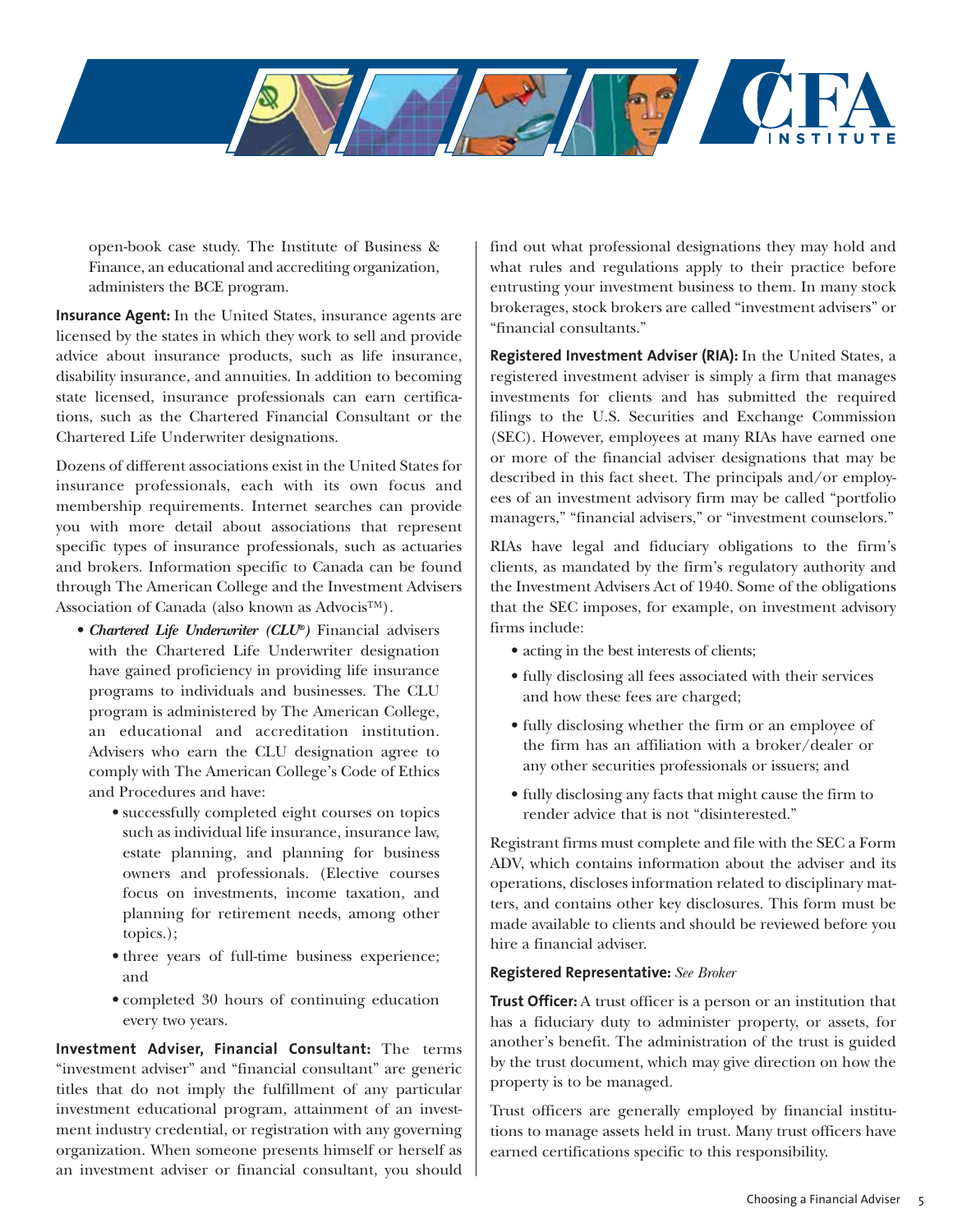

• *Certified Trust and Financial Adviser (CTFA)***:** The CTFA credential from the Institute of Certified Bankers (ICB) is available to financial advisers who provide trust, estate, guardianship, and asset management services. ICB is an affiliate of the American Bankers Association.

The four-hour, multiple-choice CTFA exam tests candidates on:

- fiduciary responsibilities and trust activities;
- personal financial planning;
- tax law;
- investment management; and
- ethics.

In order to qualify to take the CTFA exam, a candidate must have:

> 1) a minimum of three years of experience in wealth management and have completed an ICB-approved personal trust training program; five years of experience and a bachelor's degree; or

> 2) five years of experience in wealth management and a bachelor's degree; or

> 3) ten years of experience in wealth management.

Candidates must also:

- submit a letter of recommendation from a manager attesting to the candidate's qualifications;
- sign the ICB's Professional Code of Ethics; and
- complete 45 hours of continuing education every three years.

# **how can i check the background of an investment professional?**

In the United States, you can learn a lot about any financial advisers required to register with the SEC by requesting a copy of their Form ADV, which advisers must file as part of their registration. In particular, Part II of Form ADV outlines an adviser's services, fees, and strategies.

You can also go online to check the background of securities brokers and those financial advisers required to register with the SEC through the Central Registration Depository, which is managed by the NASD. To learn about state-by-state

reporting requirements for financial advisers and brokers, contact your state securities regulator through the North American Securities Administrators Association.

Other resources for checking the background of an adviser are:

- Certified Financial Planner Board of Standards;
- CFA Institute;
- Institute of Certified Financial Planners;
- National Association of Personal Financial Advisers; and
- National Futures Association.

In Canada, you may get information about Canadian financial services providers by going to the websites of the securities commission for each province and territory.

Canadian investment dealers provide a wide range of products and services, including stocks, bonds, mutual funds, options, and discretionary portfolio management. An investment dealer should be a member of the IDA, the national self-regulatory organization and representative for the Canadian securities industry. The IDA represents approximately 200 member-firms and their employees. Members' activities are regulated in terms of their capital adequacy and conduct of business. All member-firm employees who deal with the public must also be registered.

Outside the United States and Canada, registration requirements and disclosures by financial advisers vary from country to country, so check with your local regulatory authorities for more information.

At the end of this fact sheet is a listing of many organizations (and links to their websites) that may be helpful to you in researching financial advisers.

# **what do i need to know about ethical and professional standards?**

Because your financial future depends not only on the skills but also on the advice of your financial adviser, his or her integrity is of the utmost importance. To be certain of the adviser's commitment to your best interests, you should ask if the adviser adheres to a code of ethics.

For example, every CFA charterholder, CFA Institute member, and CFA candidate — more than 150,000 investment professionals worldwide — is required to sign an annual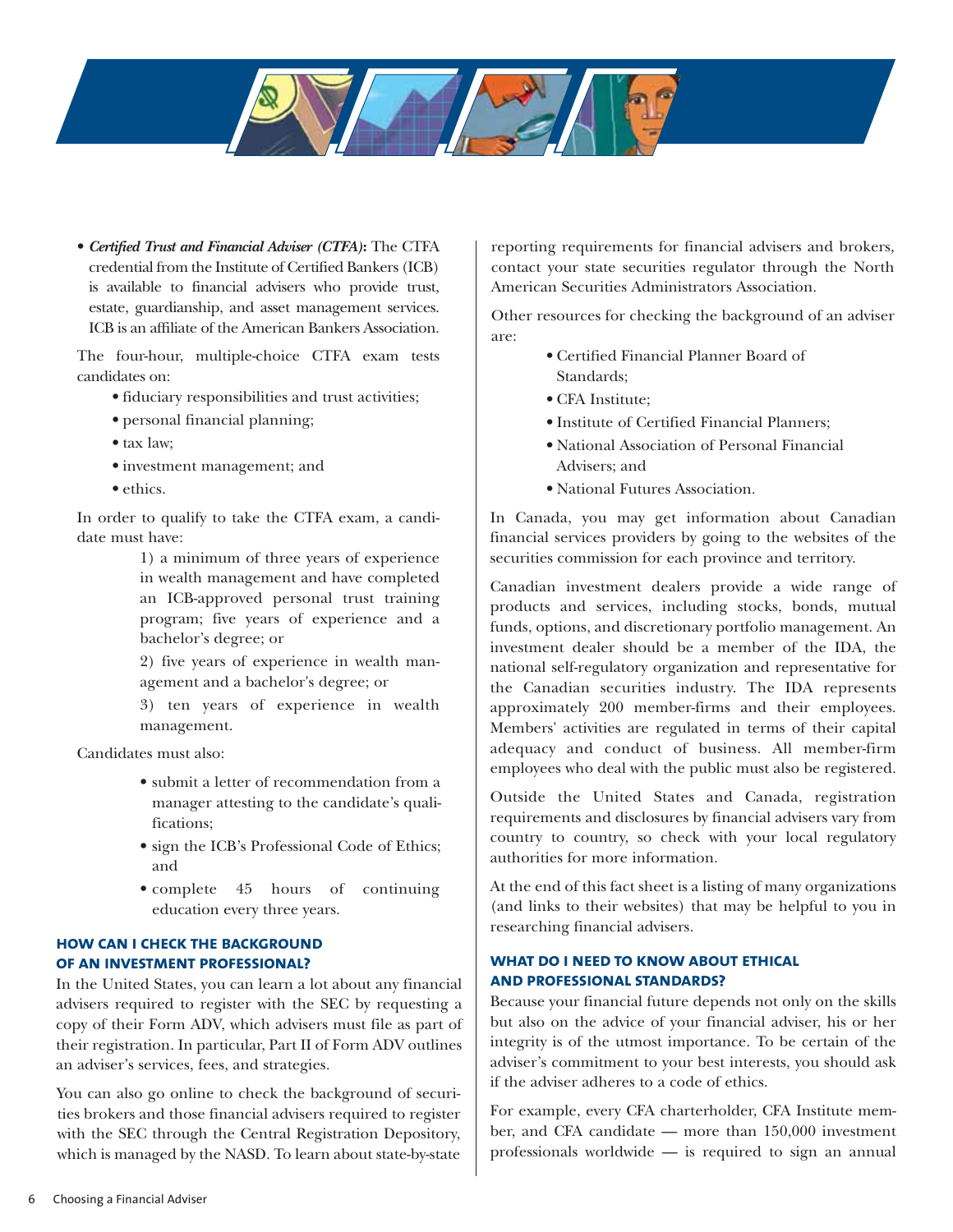

statement declaring adherence to the CFA Institute Code of Ethics and Standards of Professional Conduct. The Code and Standards require professionals to act with integrity, put client interests before their own, practice in a professional and ethical manner, use reasonable care and exercise independent professional judgment, promote the integrity of the capital markets, and maintain and improve professional competence.

Financial advisers who have credentials in addition to, or other than, the CFA designation may also have to follow a code of ethics. Here are just a few:

- Accredited Estate Planner;
- Broker, Stock Broker or Registered Representative;
- Chartered Financial Consultant;
- Chartered Life Underwriter;
- Certified Financial Planner;
- Certified Public Accountant/Personal Finance Specialist; and
- Certified Trust and Financial Adviser.

**Your adviser should be willing to tell you to which set of codes and standards he or she adheres and what they mean in plain language.**

#### **how do investment professionals get paid?**

Compensation varies with the services provided by the adviser. Clients should thoroughly understand how their adviser is being compensated so that they can better understand the motives behind the adviser's investment suggestions.

In general, advisers may be compensated in three ways:

**1. Commission:** The adviser receives a commission when selling a particular investment product to a client, who absorbs the cost of the commission. An adviser should disclose any arrangements he or she has with other firms (for example, a company that manages mutual funds or underwrites insurance products that the adviser may recommend) when recommending products or services that could generate commissions.

**2. Fee Only:** Some providers, including many financial planners, charge project or hourly fees for any of a range of services. Financial advisers such as CFA charterholders and trust officers tend to work for a fee only, charging a percentage of assets under management or an hourly rate.

**3. Fee Based Plus Commission:** Under this compensation arrangement, the adviser charges a set project or hourly fee and receives commissions on the sale of recommended products and services. Fee-based compensation could also include an asset management fee linked to the performance of the client's account. The asset management fee is typically a small percentage of the assets under management. If the financial plan implemented through the services of the adviser grows in value, the asset management fee will grow, thereby providing the adviser with an incentive to emphasize growth of assets.

Regardless of the kind of adviser you hire to help you meet your financial goals, there is no one "correct" form of compensation. However, it is extremely important that you determine, with input from your financial adviser, the type of compensation that is most appropriate and the total amount of fees that you will pay under each compensation method in a given period.

# **what questions should i ask myself before choosing a financial adviser?**

Part of choosing the right adviser is understanding exactly what you expect from the relationship. Finding an adviser who matches your investment approach is important, so be sure to do some self-evaluation first. Once you have selected an adviser, you can also ask him or her to re-evaluate your answers to these questions. For more information on this subject, be sure to read the CFA Institute fact sheet *"***Defining Your Investment Objectives**.**"**

Here are some questions to ask:

- What are my investment objectives?
- What growth in my savings is needed to achieve those objectives?
- When will I need to draw out money?
- How do I define risk?
- How much risk am I willing to take?
- What is the range of approaches used by advisers in investing clients' assets? Which approach is right for me?
- What other special circumstances affect my investments?
- Am I looking for a partner who will take more control and will work with me to manage my investments or for someone who will only execute and monitor my investment plan?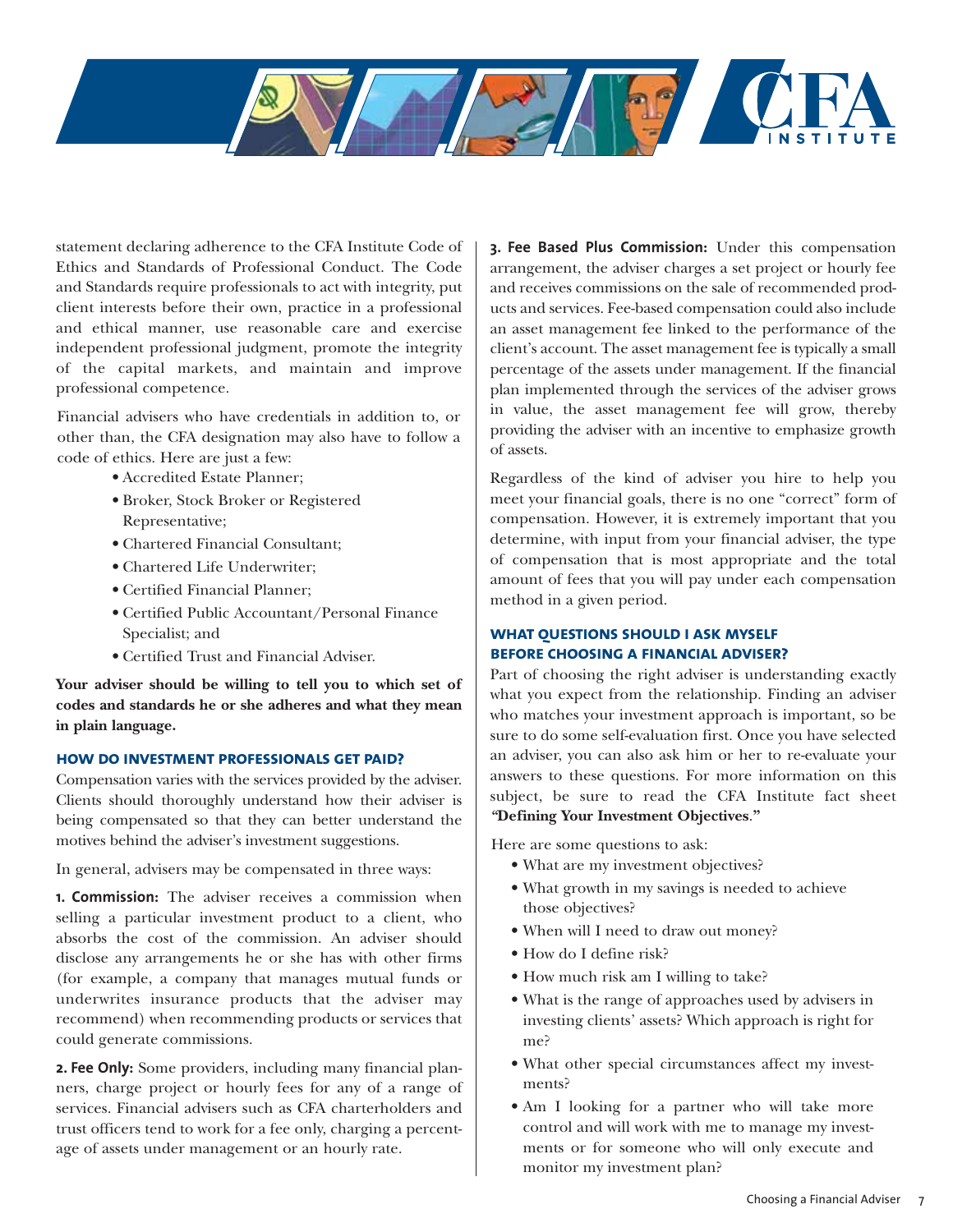

- What kind of communication do I want with my adviser?
- Are my needs best met by formal reports, by telephone conversations, or by face-to-face meetings?
- Do I need an adviser who works nearby, or am I comfortable communicating with someone in another location?
- What are the individual's professional credentials?
- How will I evaluate performance?

#### **how do i choose the adviser that is right for me?**

After you have thought about what you want and need, you should verify that the adviser you are considering is well qualified, commits to standards of ethical and professional conduct, and is appropriate for helping you meet your financial goals. Here are some questions you may want to ask:

**To determine qualifications and expertise:** What are your professional qualifications and experience? What is your educational background? What licenses and/or certifications do you hold? What are the qualifications of other professionals on your staff? Are you a CFA charterholder? How many CFA charterholders are on your investment staff?

**To make sure that an adviser is properly registered with the appropriate authorities:** With what regulatory authority are you registered? The SEC? The NASD? The state registration or licensing body (United States) or provincial/territorial securities regulators (Canada)? Are you and your firm licensed to sell securities in this state or province/territory? Are you licensed to sell insurance products? May I have a copy of your firm's Form ADV? How long has your firm been in business? How long have you worked for this firm? What is your employment history in the investment industry?

**For a better understanding of the adviser's investing approach:** What is your investment management approach? How long have you been using this approach to manage assets? How does your approach help me reach my investment objectives? What is your performance history?

**To see whether your portfolio is in line with what the adviser currently manages:** What is your typical client profile? Do you have clients similar to me? How many clients do you handle personally? How many clients have left you in the past one to five years? What is your firm's client turnover rate? How many clients does your firm have now compared with five years ago? How has your firm handled changes in its client base?

**To determine whether the adviser commits to stringent ethical and professional standards:** Have you ever been disciplined for unlawful or unethical actions in your professional career? What is your firm's policy on personal /employee trading in securities that are in client portfolios? Is there a written policy that I can see? Are you a member of any professional association, such as CFA Institute? Do you adhere to the CFA Institute Code of Ethics and Standards of Professional Conduct?

**To establish a strong relationship with the adviser:** Will you work directly with me, or will I be working with others on your staff? How often will you communicate with me? What regular reports will I receive? Are you willing to make adjustments as my needs change? If I need special expertise, can you recommend someone? Will you consult with others? *Do you have any questions for me?*

**For an understanding of the adviser's compensation:** How are you paid? Do you make commissions on the products you sell? Do I have a choice as to how you will be compensated? What are the total fees I will pay under your compensation arrangement? Is your compensation arrangement negotiable?

**To understand your portfolio's performance:** How will my portfolio's performance help me meet my investment goals? How will this return be earned (income, capital gains)? Are these results presented on a pre- or after-tax basis? What are the performance features, obligations, and risks of the investment you are proposing? Against what benchmark(s) will my portfolio's performance be measured?

Interviewing potential advisers is absolutely appropriate, and you should feel comfortable asking these questions. It is strongly recommended that you interview more than one adviser so that you can compare strengths and weaknesses and choose the best adviser for your needs.

#### **what questions should an adviser ask of me?**

When meeting with an adviser, he or she should ask you several questions about your investing needs. Remember, it's the adviser's job to understand your investment objectives, tolerance for risk, investment constraints, and special needs. Many investment authorities recommend that you have an investment policy statement, a written document reflecting these goals, needs, and circumstances and the guidelines you wish to establish for the investment of your assets. Here are some questions you should expect a financial adviser to ask: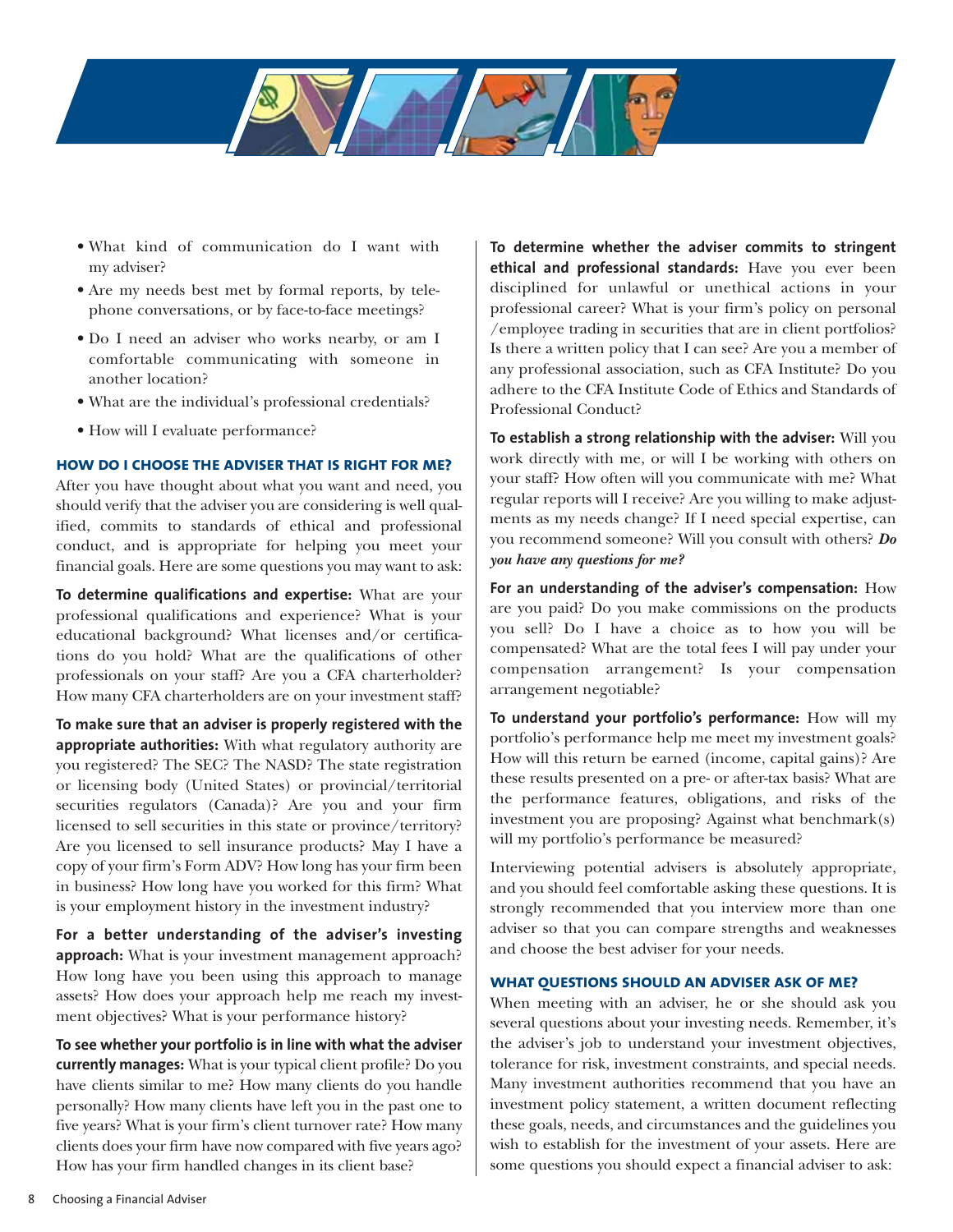

**For a better understanding of your risk tolerance:** What does "risk" mean to you? Investment professionals measure risk in a variety of ways, e.g., as portfolio volatility or as the chance of achieving a return below some minimum level acceptable to you. You may have a personal perspective on risk that will help the adviser understand your capacity to bear risk your risk tolerance. Your willingness to take risk and your ability to do so affect your level of risk tolerance. An adviser may ask a number of questions to evaluate your willingness to take risk and the degree to which you can bear unfavorable investment outcomes: How much decline in your portfolio are you willing to accept in a given year? How large a loss is too much? What are your household income and current savings? How will losses affect your life style? A good adviser will seek to grasp your risk tolerance and construct a portfolio with a level of risk that is appropriate for you.

**To determine types of appropriate investments:** What is the time horizon for meeting your goals? Which amount of assets do you want me to manage? What is your tax situation?

**To make sure your investment strategies are in line with any tax and/or legal strategies:** Do you work with other advisers, such as an accountant or estate attorney? Do you need these services? Do you have any tax and/or legal strategies in place that affect your investments? May we coordinate with your other advisers?

# **how can i help maintain the advising relationship?**

When hiring a financial adviser, consider the relationship that you hope to establish. A strong affiliation based on communication and trust is critical to its long-term success.

Read the CFA Institute fact sheet "**Managing the Relationship between You and Your Adviser"** for more information.

# **where can i find a financial adviser?**

Investors locate financial advisers primarily through referrals and the general reputation of advisory firms. Referrals from friends, relatives, and other professionals can quickly put you in touch with an adviser. Be sure to ask anyone who gives you a referral about the steps he or she took to select that adviser. Also, make sure you ask about any positive or negative issues that may have arisen with the adviser.

Investors also turn to the internet to identify providers and to check their qualifications. Organizations such as the American Bar Association, NASD, Certified Financial Planner Board of Standards, Inc., AICPA, SEC, Advocis, and

the National Association of Personal Financial Advisers offer online search services. In addition, most financial advisers have websites that explain their products and services.

#### **where can i get more information?**

There are many sources of information to help you choose the right adviser and learn more about the investment process. We've listed just a few web links that you might find helpful.

**Advocis.** This is the brand name for the Investment Advisers Association of Canada. The association represents thousands of professional financial advisers in Canada. **www.advocis.ca**

**American Association of Individual Investors.** The AAII specializes in providing education in the area of stock investing, mutual funds, portfolio management, and retirement planning. This not-for-profit organization arms investors with the knowledge and tools needed to manage finances effectively and profitably. **www.aaii.com**

**American College, The.** Founded in 1927, The American College offers instructional programs to reflect the growing convergence of insurance and other financial services professions. A variety of designation, certificate, graduatedegree, and continuing education programs now complement its long-respected CLU designation. **www.theamericancollege.edu**

**American Institute of Certified Public Accountants.** With more than 330,000 members, the AICPA (www.aicpa.org) is the leading professional association for CPAs in the United States. The AICPA offers a list of CPA/PFS (Personal Financial Specialist) designees through **www.pfp.aicpa.org**.

**Alliance for Investor Education** is dedicated to helping current and prospective investors of all ages understand investing, investments, and the financial markets. It pursues initiatives for education and partners with others to motivate investors to obtain objective information and increase their knowledge and understanding of investing.

# **www.investoreducation.org**

**Canadian Institute of Chartered Accountants** represents approximately 71,000 chartered accountants and 9,500 students in Canada and Bermuda. The site has links to each of the provincial and territorial chartered accountant associations.

**www.cica.ca**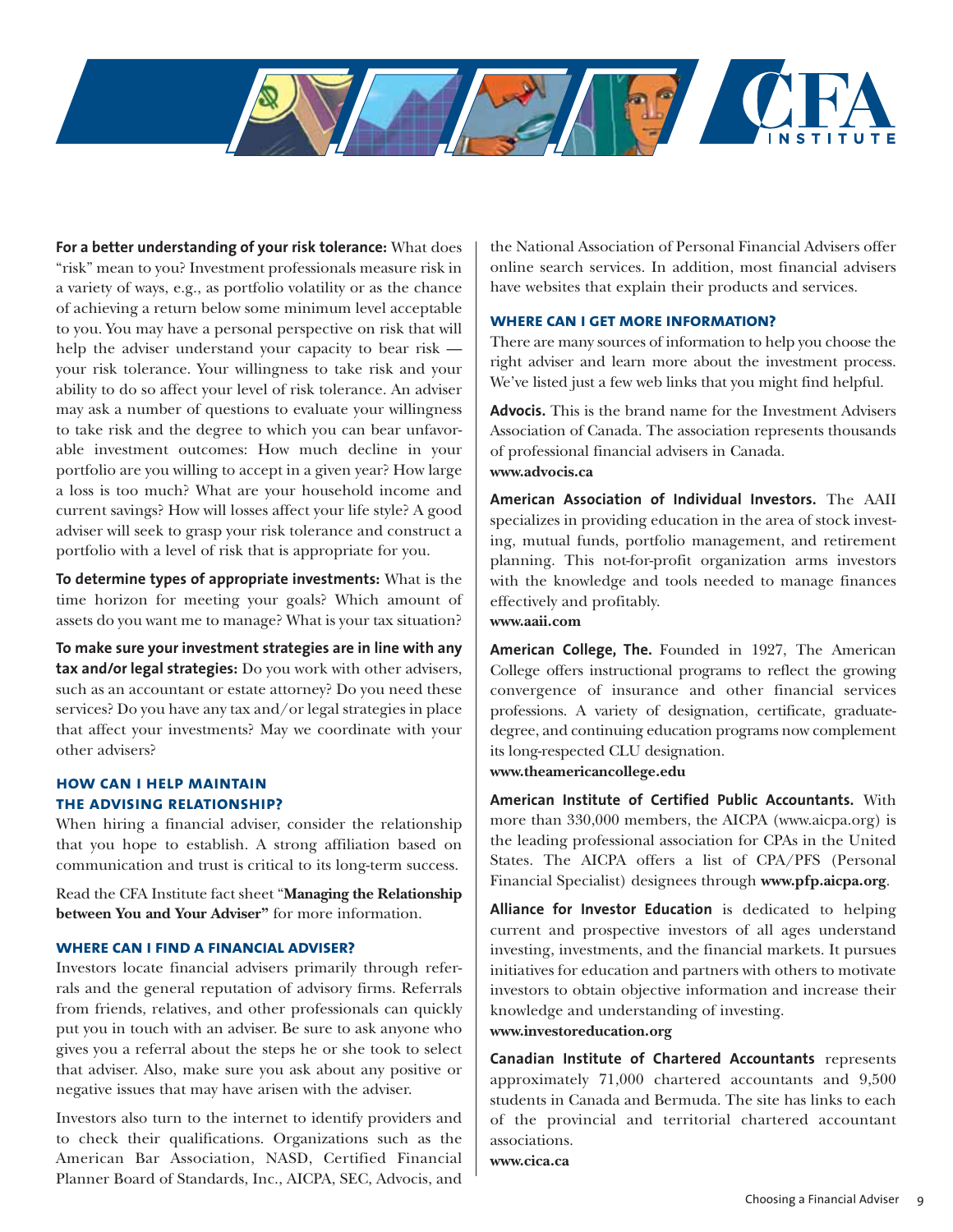**Canadian Securities Administrators** is a forum for the securities regulators of Canada's 10 provinces and three territories dedicated to bringing consistency and transparency across regulations.

#### **www.csa-acvm.ca**

**Central Registration Depository** is an electronic database of brokers, financial advisers, their representatives, and the firms they work for. The CRD provides investors with information about adviser's education, career, and professional conduct violations.

#### **www.sec.gov/answers/crd.htm**

**Certified Financial Planner Board of Standards, Inc.,** is a professional regulatory organization that fosters professional standards in personal financial planning so that the public has access to and benefits from competent financial planning. Individuals who meet rigorous certification requirements are certified by the CFP Board to use the Certified Financial Planner certification.

# **www.cfp.net**

**CFA Institute** is the leading global investment not-for-profit organization for investment professionals. CFA Institute establishes and maintains the highest standards of investment excellence and integrity. The institute also administers the CFA Program and awards the Chartered Financial Analyst (CFA) credential.

#### **www.trustcfa.org**

**Financial Planners Standards Council** is a Canadian not-forprofit organization established in 1995 to benefit the public and the financial planning profession by establishing and enforcing competency and ethical standards for financial advisers who hold the Certified Financial Planner (CFP) designation.

#### **www.cfp-ca.org**

**Institute of Certified Bankers (ICB),** an affiliate of the American Bankers Association, administers the Certified Trust and Financial Adviser (CTFA) program.

# **www.aba.com/ICBCertifications/CTFA.htm**

**Investment Dealers Association.** With approximately 200 corporate members, the IDA is Canada's national selfregulatory securities organization. It strives to protect the integrity of the investment industry and provide investors with a full and fair marketplace.

**www.ida.ca**

**Investment Funds Institute of Canada** is the national association of the Canadian investment funds industry. It provides investment information and education. **www.ific.ca**

**Investment Industry Association of Canada** is the national association of the securities industry. It acts for its members by profiling and promoting the industry and advocating on behalf of members on regulatory and policy initiatives. **www.iiac.ca**

**Investment Management Consultants Association.** The IMCA is a membership organization whose mission is to ensure quality service to the public by developing and encouraging high standards in the investment consulting profession. The IMCA administers the Certified Investment Management Analyst (CIMA) program. **www.imca.org**

**National Association of Estate Planners and Councils.** The NAEPC is an organization of professional estate planners and affiliated Estate Planning Councils in the United States focused on establishing and monitoring the highest professional and educational standards. **www.naepc.org**

**National Association of Personal Financial Advisers** is the largest professional association of comprehensive, fee-only financial advisers in the United States. Its 900 members and affiliates provide consumers and institutions with financial advice on a fee-only basis.

**www.napfa.org**

**National Association of Securities Dealers.** The NASD regulates the activities of between 600,000 and 700,000 registered securities professionals. In addition, it regulates the markets operated by the NASDAQ Stock Market, Inc. You may find background information on NASD-registered individuals and firms in the NASD BrokerCheck Program. The NASD does not have regulatory authority over financial advisers. **www.nasd.com**

**National Futures Association** is the leading U.S. selfregulatory agency for the futures and commodities industries. **www.nfa.futures.org**

**North American Securities Administrators Association** is a voluntary association of firms that was organized in 1919 for the purpose of investor protection. Links to state securities regulators may be found through the NASAA's website. **www.nasaa.org**